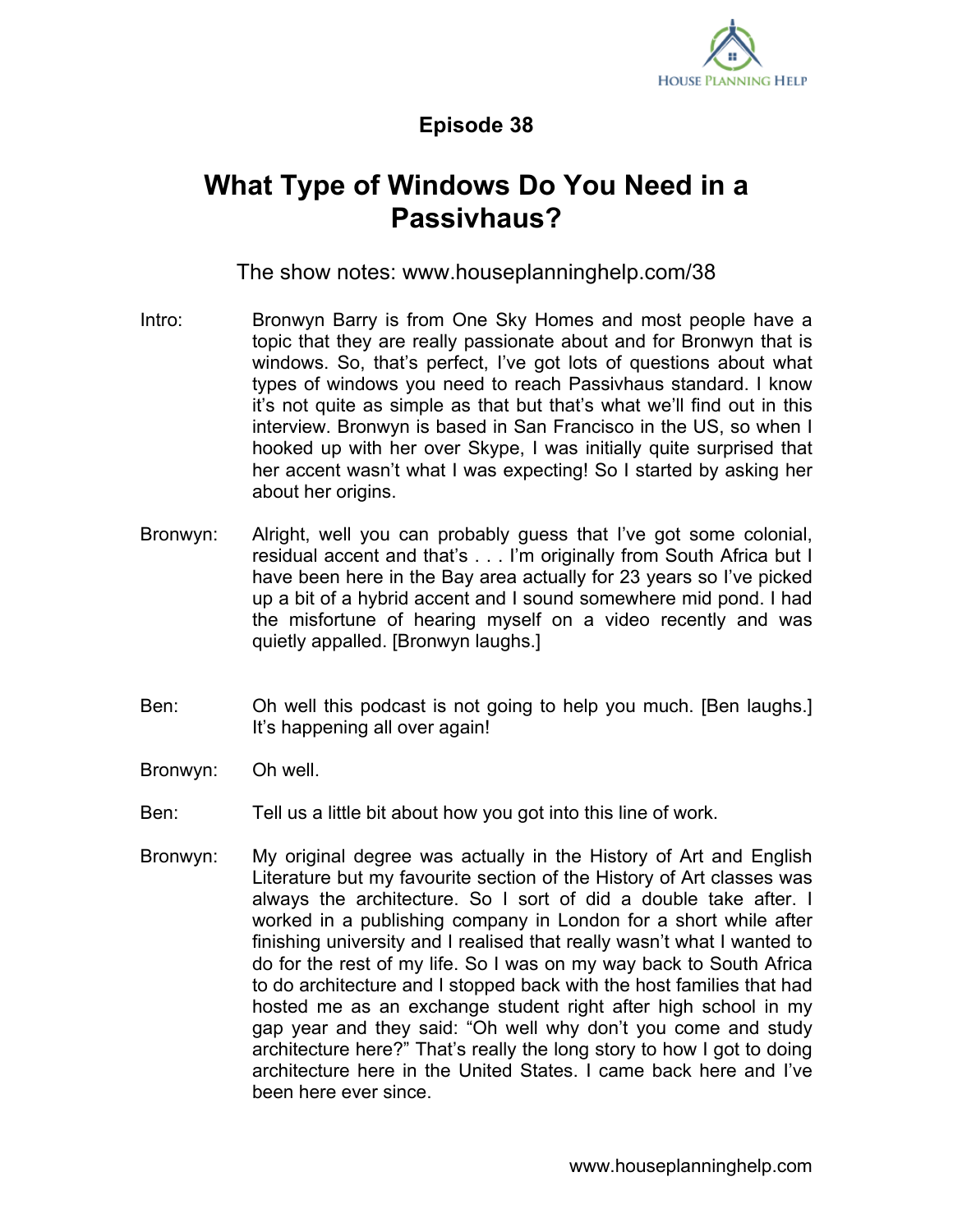

My passions for integrating good design with comfort and performance, I sort of went down that green architecture rabbit hole pretty early in my career, looking at and exploring straw bale design right out of the gate and looking at a lot of natural building materials. I did some of the first green architecture training courses that were available here from a local organisation called Builder Green and when I attended one of their presentations, a group of us actually started a little meeting organisation called the Green Remodeler's Guild and I was on the organising committee for that and we hosted a guy by the name of Nobita Hann who had come back from living in Europe and retrofitted his bungalow here in Berkeley using the Passivhaus methodology and as soon as he started explaining that I said: "Okay, that's it. That's sort of got the full package of what I've been looking for," so I just jumped into that and have been on that track ever since.

- Ben: Well, I've brought you on here to help me with windows, if that's okay, because I know that you're working on some windows yourself so you're going to be able to help me on this pretty basic stuff. I'm going to go very basic to begin with. If you want me to skip this question, just say, but what is a window? [Bronwyn laughs.]
- Bronwyn: That's a good fundamental place to start from actually. [Ben laughs.] A friend of mine who's also an architect has said: "All I want from a window is I want to be able to see out of it and I want to be able to open and shut it." [Bronwyn laughs.]

Essentially, that's really what a window is. Although once you start actually digging down a little deeper, a window can be so much more. That's the thing that has kept me really intrigued by them and had me really going deep into how they get put together, how they're assembled, what materials they're used from, what shape they are, all that other fun, really nitty gritty stuff that is really important when it comes to particularly high performance building because they really are the weakest link in the chain and in the whole building envelope. So how they're built and how they're designed into the envelope is actually critical to making the full package work.

Ostensibly they're quite simple things that we want to open and shut and see through but when you get into the performance aspect they're incredibly complex pieces of equipment actually. You wouldn't really think of a window as a piece of equipment but really it is. It can be that critical to your building, the success of your building.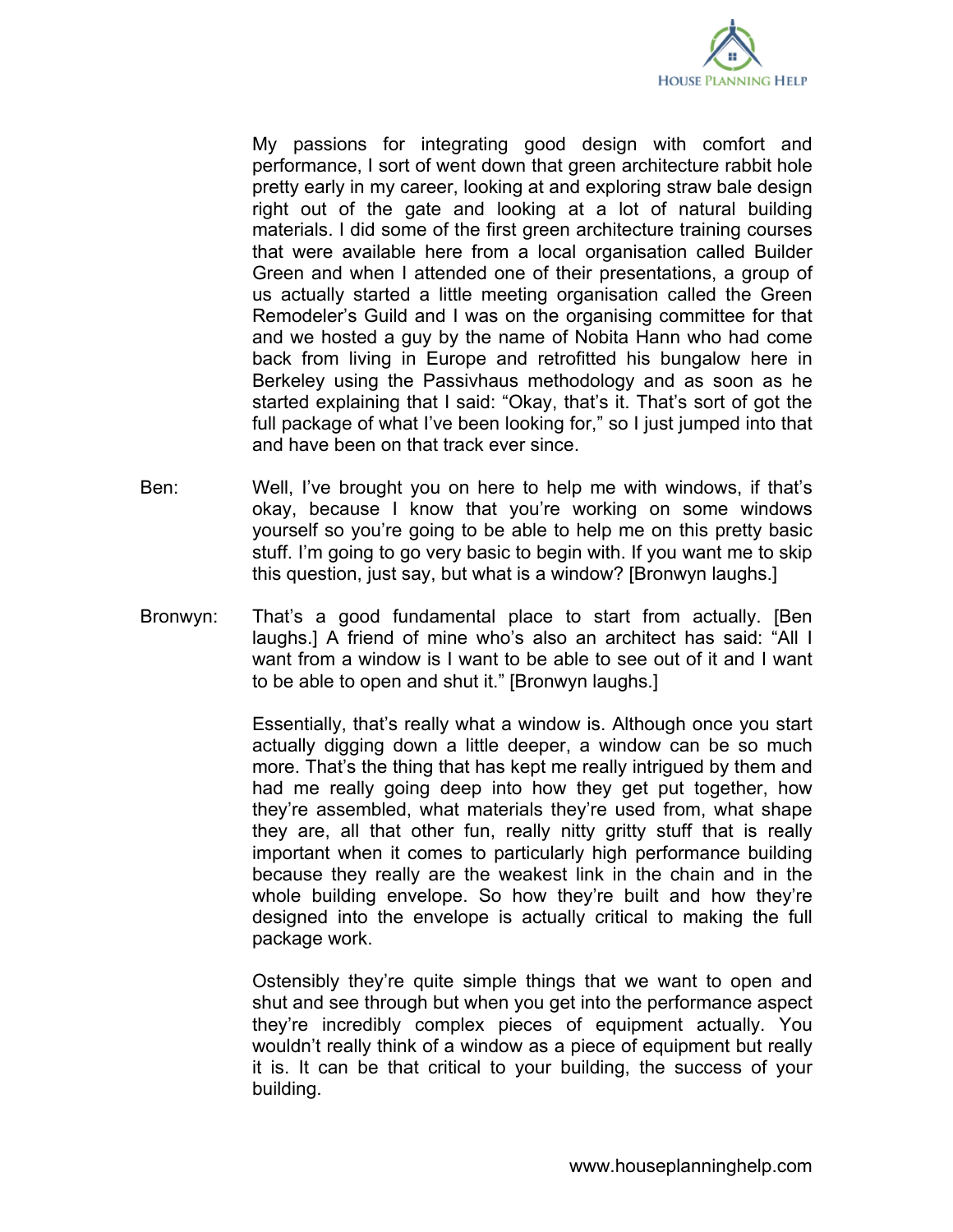

- Ben: So what are the different elements of a window? Or has that just changed over time?
- Bronwyn: Well, if you think back to early windows they were these just small, tiny little openings that originally probably didn't even have glass in. Then rich people got to have glass and if you look at the history of windows . . . I know in Ireland there was a glass tax so houses were taxed on how many windows they had.

The history of windows is pretty fascinating. There's the evolution from poured, flat glass to the whole stained glass evolution in architecture and how the Gothic cathedrals really pushed the envelope of what windows really were, those were windows being used to tell stories and tell biblical . . . They were instructive essentially but they were also used to show off because there was great competition in the Gothic era to build taller and larger windows. The whole flying buttress and structural design of those buildings was very much all about *how much glass can we get in here?* I love going to see those buildings [Bronwyn laughs] because they really do tell an interesting story about windows.

Then looking at the evolution of design of windows is also pretty fascinating. There is a building in the centre of Frankfurt that I was really gobsmacked by when I went to visit it. It's the Goethe House. It's an old museum of the house where Goethe lived and worked for a period of time in the heart of Frankfurt and on the top floor are the actual original leaded glass single pane windows and the thing I just really loved about them was, those windows actually had a channel at the base and weep holes to allow the interior condensation that would form on those single pane windows to drain out to the outside. So really that was so fascinating for me to see. [Ben laughs.] They were already back in the 1600s in Frankfurt, Germany, designing windows that would weep to the outside and not rot the sill on the inside of the window so they were looking at the building science back then and coming up with solutions.

- Ben: I always that example, I don't know whether you've heard this, of the ship. I may get this wrong. It's perhaps from Norway or Sweden called The Fram . . .
- Bronwyn: Yup.
- Ben: . . . Which was the early version of showing how Passivhaus could work and a century later we're just about getting it!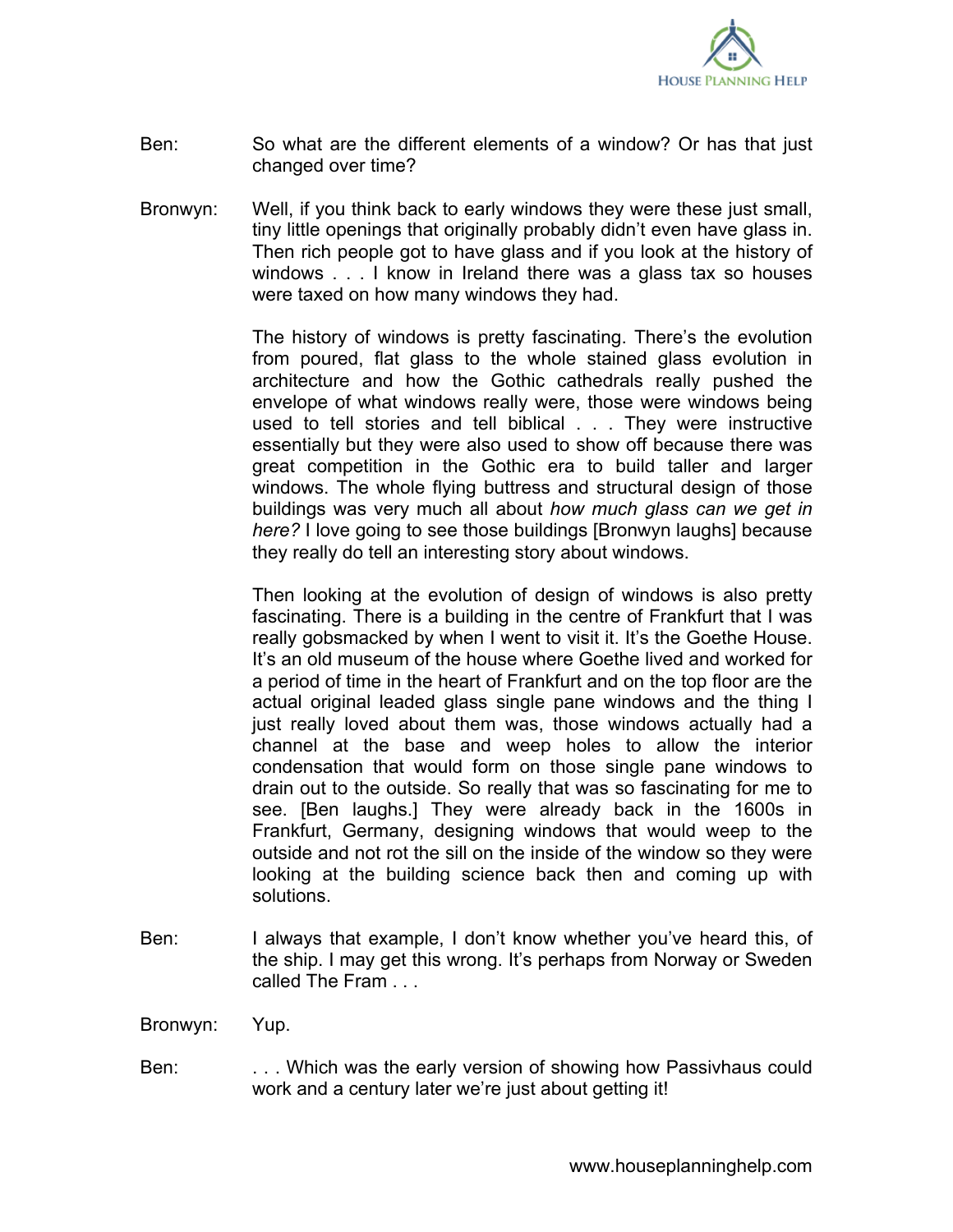

- Bronwyn: Oh I know, our building technology is a very slow moving animal and yes that is an interesting story. You know it's like this has been done for centuries but clearly not in many multiple instances and we're having to reinvent the wheel constantly and re-teach the same tricks to every new generation.
- Ben: I think it's working this time. We're going to get through this time. [Ben and Bronwyn laugh.] So does a Passivhaus need different windows to a traditional built house?
- Bronwyn: It doesn't necessarily have to have different windows but a critical part of it is they have to be very carefully designed and selected, and it's climate specific, orientation specific and really material specific. One of the things I really like is that you're getting more and more options and architects and builders are getting much more facile at selecting the appropriate windows for each project.

I see in Austria and Germany they have so many more options to choose from because their market is much further developed than many markets here in the US. The Passivhaus community is really pushing the envelope in terms of getting manufacturers to provide the products that we really need. The imports have been dominating the Passivhaus project market and now the local producers are finally realising, *we're losing a big opportunity here – there's a growing market*. I see the UK and the US also developing products specifically tailored to our markets because the Europeans are used to the in-swing tilt and turn hardware whereas UK and US, our markets are used to an out-swing window. So it's a very different animal and the new products that are being developed in our specific regions are actually catering to that. I'm excited about that development because there's no reason why you can't make a Passivhaus out-swing window and it's been done. It's just customisation for each local marketplace so that's a great thing.

- Ben: It is quite exciting, isn't it, that these developments are moving on. I know exactly what you mean that you don't want to be importing windows all the way across from Europe to the States when you can do it perfectly well yourself and it can help the economy too.
- Bronwyn: Absolutely.
- Ben: It's all good news. When we're thinking about windows, I know that we've obviously got to calculate how much energy it could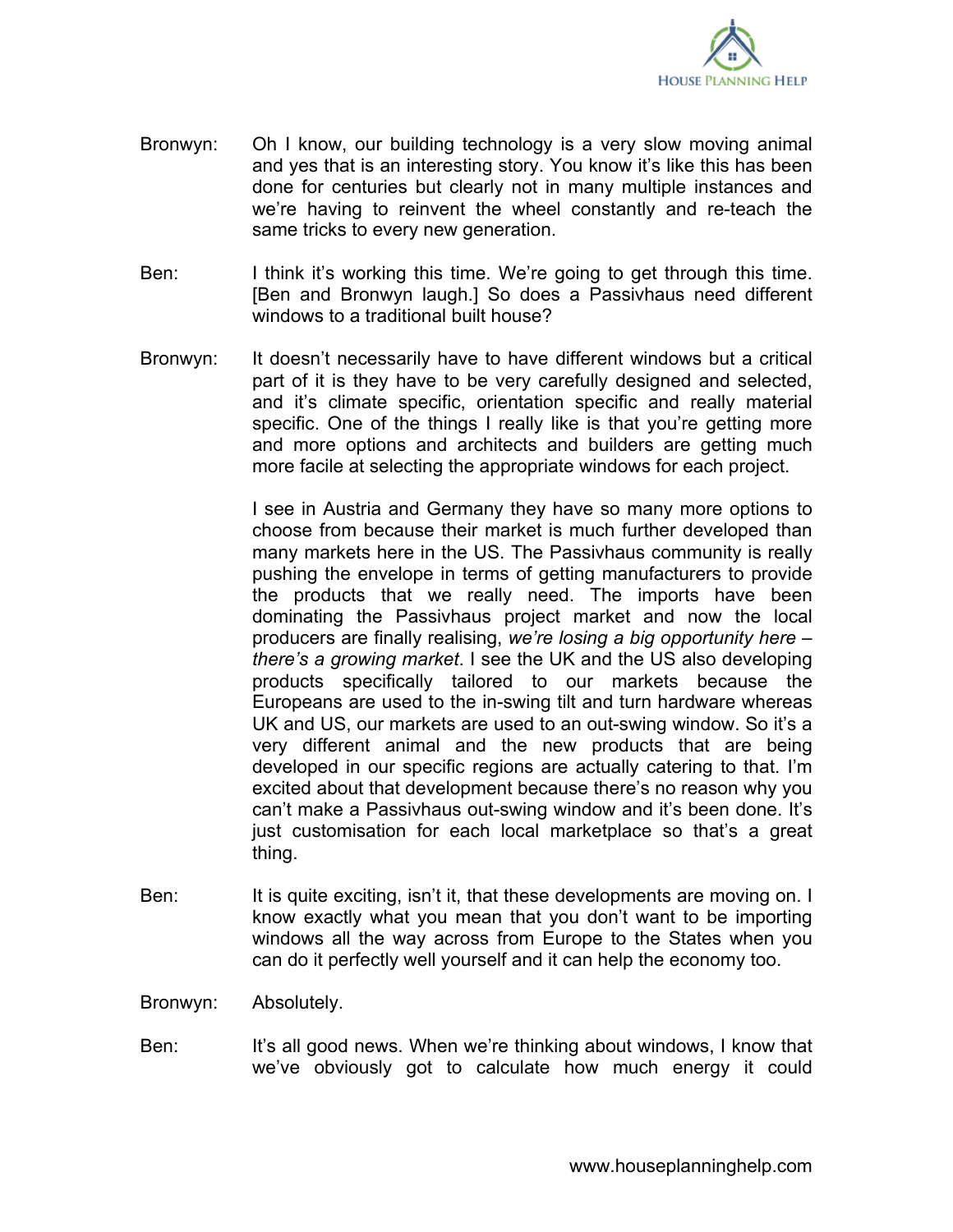

potentially lose. So when do we want big windows, when do we want small windows? How does all that work?

Bronwyn: Well, it's all about the solar access and the solar balance or the energy balance really of your specific project and as the projects get bigger, you know multi family projects, taller buildings, the internal gains switch from being large internal gains on big buildings to relatively small ones on single family, detached residences.

> So your windows need to function differently according to each specific project type but there's also the occasions where you don't have any solar access. I've recently done a retrofit where our windows weren't net energy producers. What I mean by that is the overall energy gain from the solar gain of the windows was actually less than the amount of energy that gets lost out of the windows, just because they are a weak insulation component in your full envelope. That was in California, which you know we've got really great solar access and a relatively mild climate but this was a project that had a whole line of redwoods across the southern border of the property completely shading the house. So we really had to choose our windows that would give us lots of natural light, which people still always want no matter where you are on the planet and wouldn't lose too much heat and maintain a relatively comfortable interior temperature.

> Windows are nice and complicated and that's really what makes them intriguing to me.

- Ben: How would we choose a window then? Is this down to the architect who's specifying it? Or is this a personal choice for us? What tips might you give us?
- Bronwyn: Well I would always say start with ones that you actually like the look of. That's typically the first place that most architects and clients go to. The next criteria that you would use would be, are the performance numbers of the ones that you like the look of, will they be adequate? And generally the third criteria, and I've found this from lots of experience is price, but typically price is not the primary driver for window selection.

There are very expensive Passivhaus certified windows on the market and then there are some very affordable ones. Some people are very particular about what materials they will and won't tolerate in their project. There's the full range from wood to fibreglass to uPVC and some people draw the line and say: "No, no uPVC on my project." Others want the aluminium [pronounced in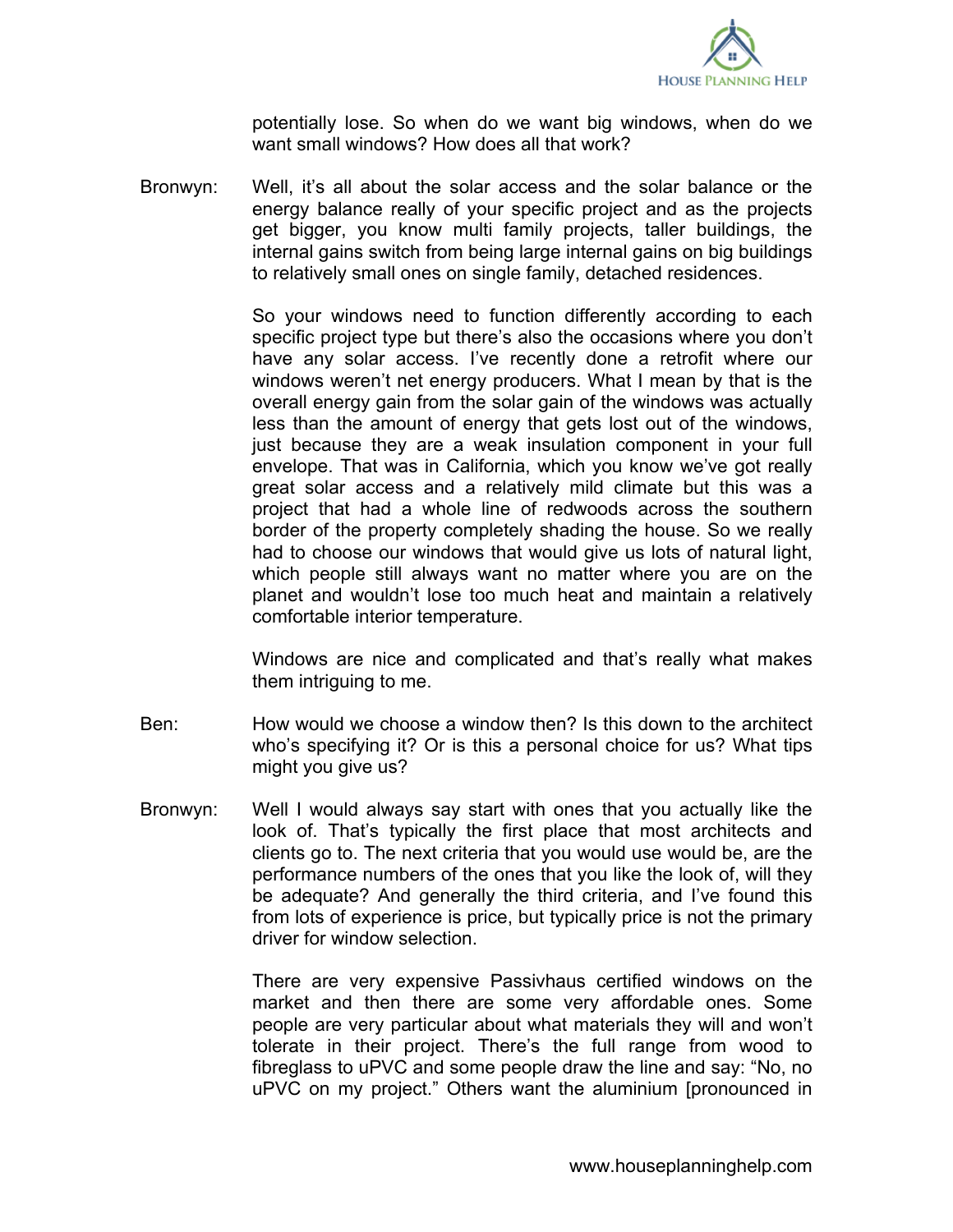

the American way] or what you would say aluminium [pronounced in the British way] cladding . . .

- Ben: Oh, very good.
- Bronwyn: [Bronwyn laughs.] Others are quite fine with a really good wood window so it's a very personal selection criteria but typically I've found it starts with aesthetics, then it's performance and then it's price.
- Ben: So when we think about solar heat gains, does any window work in the same way? They'll all have heat gains?
- Bronwyn: No, they will not all have heat gains. It's very contingent on the glass you . . . Let me correct that. Actually they will theoretically have heat gains, even windows on the north side that are in shade do have the potential to have heat gains but it's an overall energy balance. So you should look at a window not only as an opportunity for heat gain but it is also a great opportunity for heat loss. The glazing selection, so what glass you choose to put in the frame is a huge influence on how much heat gain you'll get in that window because there's all sorts of films and coatings that you can have applied on the glass. There's also different gas fills you can put inside the panes. You can double pane, you can have triple pane and there's a few products on the market that have quadruple pane . . .
- Ben: Is it like a razor then that they just keep on adding a new blade? [Ben and Bronwyn laugh.]
- Bronwyn: It does seem to be that way, doesn't it!
- Ben: But going back to the gas for a moment that is injected inside, I've heard that that only lasts for a certain amount of time, so do they guarantee the lifespan of a window?
- Bronwyn: That's a really interesting, hot contentious debate and there's all sorts of people getting bent out of shape about how you lose the gas when you take them over a certain altitude. They've come up with all sorts of workarounds including these pressure release tubes.

I did read one study that looked at how much gas was remaining in I think they were 10-year old windows and there was some, a minimal amount of loss, these were argon-filled units. There was a minimal amount of gas loss but it wasn't a massive amount. Having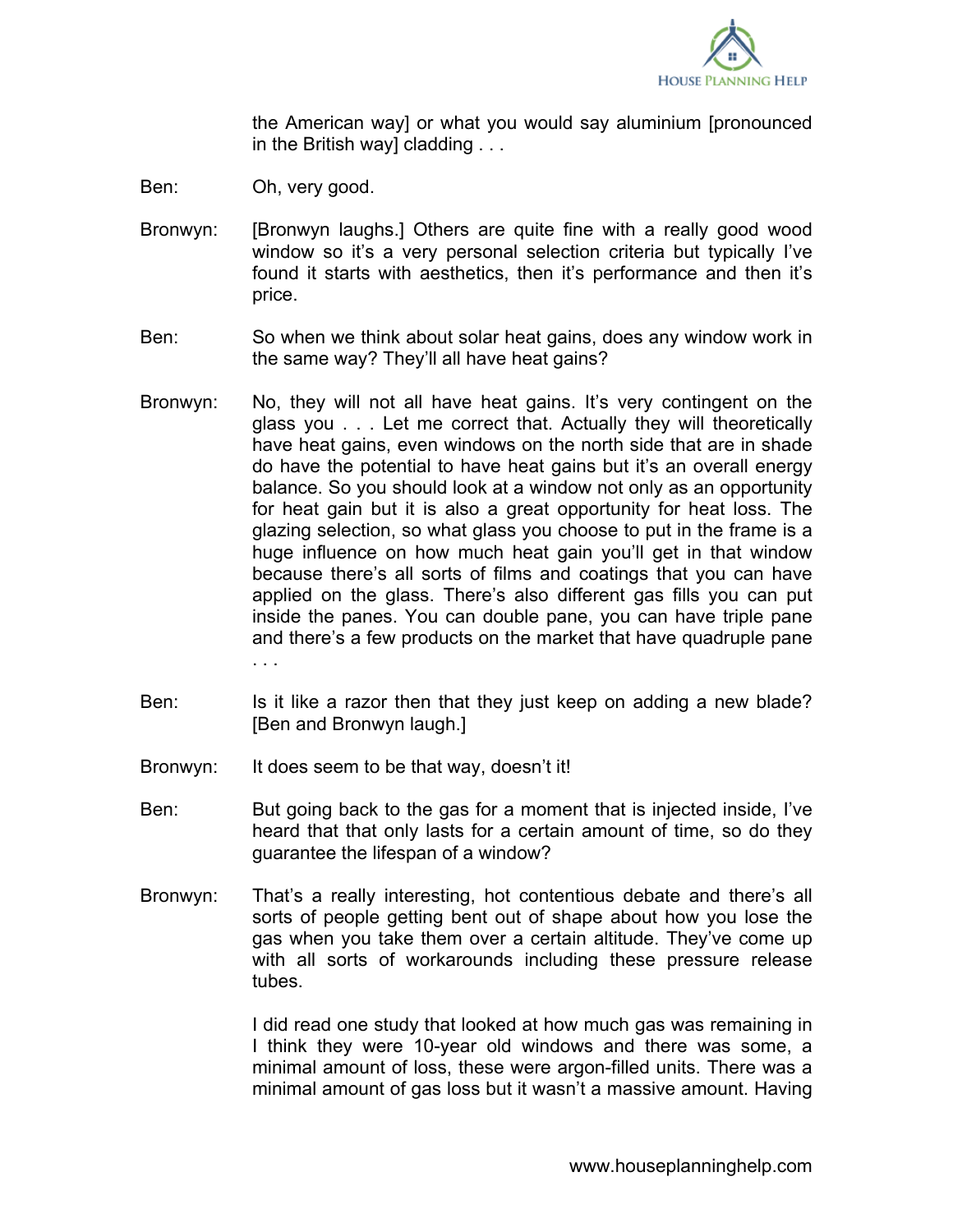

said that, everyone has seen double pane windows that have lost the seal and have had regular air infiltrate and have condensation on the window. It's a dead giveaway when the seal's broken. So it's really so dependent on what seals are used, what spaces are used, where the window's installed. Is it in a frame that's not very stable and wiggles around a lot? Is it in a building that's got unstable soils and the structure's causing pressure on the window? It's really complicated. So there's no easy general pack answer that I think will satisfy everyone, but I will say generally they work very well and the seals and the gas inserts on modern windows have held up pretty well.

- Ben: Would it be worse to lose the gas in there or to have a leakage around the outside, say if the seal went? Or are both issues?
- Bronwyn: You know, I think there could be worse things that would happen and they start right from the very beginning. The gas serves a very good function, to add additional insulation to the glazing panel but if your glazing panel already has very poor performing spaces, so if they're aluminium spaces holding the two panes apart that's already probably a worse thermal bridge kind of heat loss opportunity than no gas in the window. And if your frame is a really poorly insulated frame that's another bigger opportunity for worse heat loss. Then if the installation, how the window's installed within the wall opening, if that has all sorts of metal pans that go from the inside to the exterior and big air leaks there again is another bigger offender. So, honestly, I think worrying about whether you've still got gas in your glass is probably the lowest offender on the list.
- Ben: Okay, I'll move away from that then. What about installing these windows? Is it a team effort that one person installs, the other person checks all the airtightness and makes sure . . . How do we make this so that the airtightness barrier is going to work perfectly?
- Bronwyn: Sure, it is a team effort and the manufacturer can make a really high performance window but then the installer can put it in a wall in a sub optimum position and not seal it properly to the building fabric and that will really diminish its performance so having everybody in the chain of custody really contribute and do a good job is really important, particularly if you're doing a high performance or a Passivhaus building.

So I've found really that's just a function of a bit of education and then the back-up testing. One of the beauties of Passivhaus is it does require a blower door test and that really will reveal any poor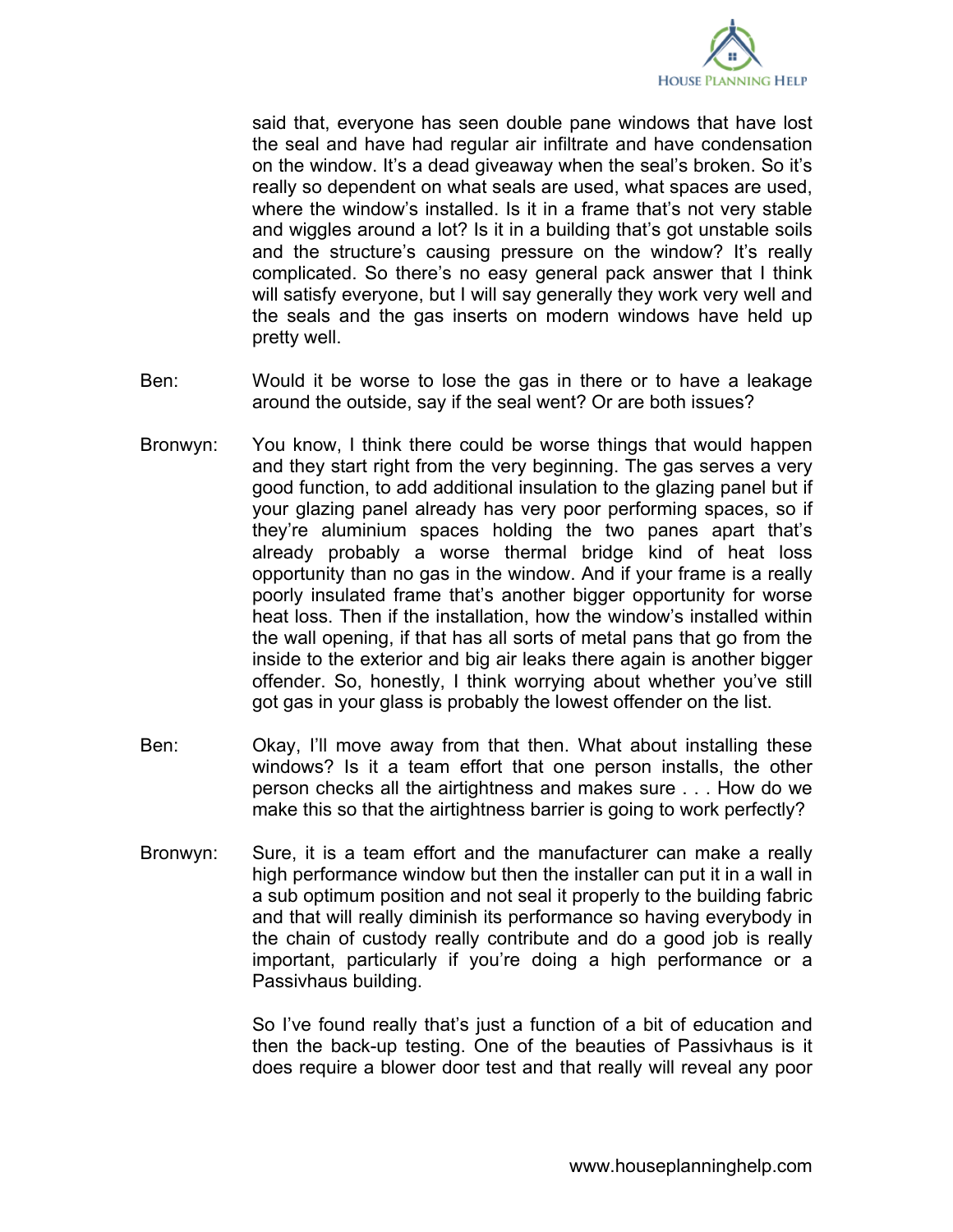

workmanship, both in the production of the window itself and then again in the installation of the window in the building fabric.

- Ben: Do we need to consider shading or is that another topic altogether?
- Bronwyn: Absolutely, no I think it's a great question because with this opportunity for these windows to be a really great solar gain mechanisms they essentially become the heater or the heating system for the building. If you don't control that very carefully you can actually go too far and become an over-heater for the building and the whole point of doing these buildings is to have a really high comfort level.

My childhood experience was overheating and being uncomfortable from excessive heat rather than lack of heat, which is also not great. So being able to shade the windows carefully to be able to control the solar gain is just as critical and must be thought of in conjunction with the window design and where you put them in the building envelope.

- Ben: Are there a specific number of ways to do this? I'll just mention the couple that I know, so you have the overhang first of all, the eaves overhang. Then you've got the brise-soleil, is it? Are there any other things or millions of things they've got to do the shading?
- Bronwyn: You know I think we do have lots of options for how to do the shading. There's really everything from the building next door can be your shading mechanism to trees obviously, an easy one, but you can't put trees up a 10-storey building.
- Ben: Trees, but you'd actually have that as a plan?
- Bronwyn: Absolutely, but again having said that you do have to factor in, well if you're on a slope and that's blocking the uphill neighbour's view and you know, here in The Bay area view and sight lines are hotly contended. There's lots of law suits on them, too. So pick your shading mechanism and device that actually will be a long term proposition. There's all sorts of exterior louvered blinds and then the fallback is even using the glass itself, so you can modulate the solar gain with coatings on the glass and honestly that's what they have to do for high rise buildings, just add additional solar blocking coatings on the glass itself. So that's another shading option.
- Ben: Well, we're just about out of time on this but I wonder whether maybe you can reflect over this interview. Is there any gaping hole